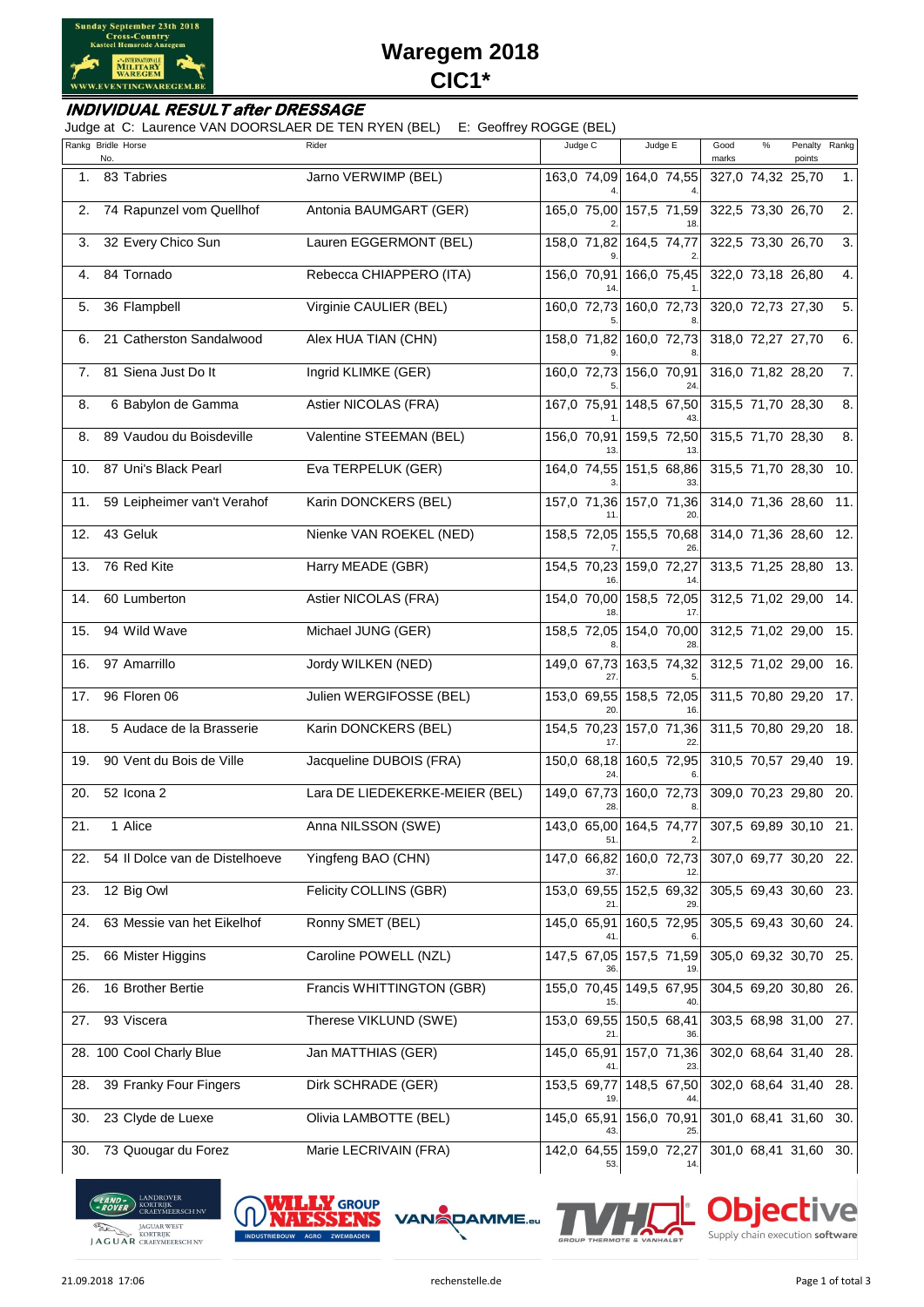

# **Waregem 2018 CIC1\***

#### **INDIVIDUAL RESULT after DRESSAGE**

Judge at C: Laurence VAN DOORSLAER DE TEN RYEN (BEL) E: Geoffrey ROGGE (BEL)

|     | Rankg Bridle Horse<br>No.   | Rider                        | Judge C            | Judge E                        | Good<br>%<br>Penalty<br>marks<br>points | Rankg |
|-----|-----------------------------|------------------------------|--------------------|--------------------------------|-----------------------------------------|-------|
| 30. | 48 Grantstown Joules        | Kevin MCNAB (AUS)            |                    | 156,5 71,14 144,5 65,68<br>56  | 301,0 68,41 31,60 30.                   |       |
| 33. | 19 Carmen d'Or              | Laura BIRKIYE (BEL)          | 140,0 63,64        | 160,0 72,73                    | 300,0 68,18 31,80 33.                   |       |
| 34. | 99 Cuckuck                  | Julia MESTERN (GER)          | 149,5 67,95        | 150,0 68,18                    | 299,5 68,07 31,90 34.                   |       |
| 35. | 49 Guido                    | Laetitia BRECHON (BEL)       | 54                 | 142,0 64,55 157,0 71,36        | 299,0 67,95 32,10 35.                   |       |
| 36. | 88 Valmiki de Smagne        | Claire MUGNIER (FRA)         | 149,0 67,73        | 149,5 67,95                    | 298,5 67,84 32,20 36.                   |       |
| 37. | 34 Fernhill Ambassador      | Viola Maria NOVELLONE (ITA)  |                    | 144,0 65,45 154,0 70,00        | 298,0 67,73 32,30 37.                   |       |
| 37. | 57 Kyra VM                  | Vincent MARTENS (BEL)        | 150,0 68,18        | 148,0 67,27                    | 298,0 67,73 32,30 37.                   |       |
| 39. | 13 Billy Bandit             | Katherine COLEMAN (USA)      | 145,5 66,14        | 152,0 69,09                    | 297,5 67,61 32,40 39.                   |       |
| 40. | 42 Garinka                  | Huadong SUN (CHN)            | 145,5 66,14        | 151,5 68,86                    | 297,0 67,50 32,50 40.                   |       |
| 41. | 61 Madagascar C             | Audrey FRANCHE (BEL)         |                    | 148,5 67,50 148,5 67,50        | 297,0 67,50 32,50 41.                   |       |
|     | 42. 102 Quasi Cool          | Ben LEUWER (GER)             |                    | 143,0 65,00 152,0 69,09        | 295,0 67,05 33,00 42.                   |       |
| 43. | 24 Cool Dancer              | Manon MINNER (BEL)           |                    | 144,5 65,68 150,5 68,41        | 295,0 67,05 33,00 43.                   |       |
| 44. | 82 Silver Arrow Ecubertha B | Joris VANSPRINGEL (BEL)      | 144,5 65,68        | 150,5 68,41<br>38              | 295,0 67,05 33,00 44.                   |       |
| 45. | 70 Quintera                 | Wouter DE CLEENE (BEL)       |                    | 143,5 65,23 151,0 68,64        | 294,5 66,93 33,10 45.                   |       |
| 46. | 58 Lamango                  | Antonia BAUMGART (GER)       | 148,0 67,27        | 146,5 66,59                    | 294,5 66,93 33,10 46.                   |       |
| 47. | 98 Gianduia                 | Kai-Steffen MEIER (GER)      | 148,0 67,27<br>33  | 146,5 66,59<br>51.             | 294,5 66,93 33,10 47.                   |       |
| 48. | 40 French Kiss van de Dreef | Brecht VANDENDRIESSCHE (BEL) | 147,5 67,05        | 146,0 66,36<br>52              | 293,5 66,70 33,30 48.                   |       |
| 49. | 77 Riga de Hus              | Alexis GOMEZ (ESP)           | 149,0 67,73        | 144,0 65,45                    | 293,0 66,59 33,40                       | 49.   |
| 50. | 29 Emotion II               | Kevin MCNAB (AUS)            | 145,0 65,91        | 148,0 67,27                    | 293,0 66,59 33,40                       | 50.   |
| 51. | 3 Arpege de la Cense        | Camille GUYOT (SUI)          |                    | 146,0 66,36 147,0 66,82        | 293,0 66,59 33,40                       | 51.   |
| 52. | 44 Gladstone                | Zara TINDALL (GBR)           | 31.                | 148,5 67,50 143,5 65,23<br>58. | 292,0 66,36 33,60                       | 52.   |
| 53. | 55 Journeyman               | Pietro GRANDIS (ITA)         | 143,0 65,00<br>52  | $148,0$ 67,27                  | 291,0 66,14 33,90                       | 53.   |
| 54. | 71 Quintus 155              | Julia MESTERN (GER)          | 138,5 62,95        | 151,0 68,64<br>35              | 289,5 65,80 34,20                       | 54.   |
| 55. | 50 Hermanus                 | Therese VIKLUND (SWE)        | 152,5 69,32        | 136,5 62,05<br>72              | 289,0 65,68 34,30                       | 55.   |
| 56. | 75 Ready To Go W            | Vanessa BÖLTING (GER)        | 141,0 64,09<br>57. | 145,5 66,14<br>53.             | 286,5 65,11 34,90                       | 56.   |
| 57. | 4 Arthy du Lys              | Valentine STEEMAN (BEL)      | 141,0 64,09<br>56  | 145,0 65,91<br>54              | 286,0 65,00 35,00                       | 57.   |
| 58. | 62 Maggan V                 | Malin JOSEFSSON (SWE)        | 137,0 62,27<br>69  | 149,0 67,73                    | 286,0 65,00 35,00                       | 58.   |
| 59. | 78 Roffignac                | Anne DE JAMBLINNE (BEL)      | 138,0 62,73        | 145,0 65,91                    | 283,0 64,32 35,70 59.                   |       |
| 60. | 95 Windser Skovbo           | Aistis VITKAUSKAS (LTU)      | 47.                | 144,0 65,45 137,5 62,50<br>70. | 281,5 63,98 36,00                       | 60.   |
| 61. | 33 Every v/d Heumstede      | Bas KAMPS (NED)              |                    | 138,5 62,95 143,0 65,00        | 281,5 63,98 36,00 61.                   |       |
| 62. | 91 Very Good By             | Chloe CHAPLET (FRA)          | 61.                | 139,5 63,41 141,5 64,32<br>64. | 281,0 63,86 36,10 62.                   |       |